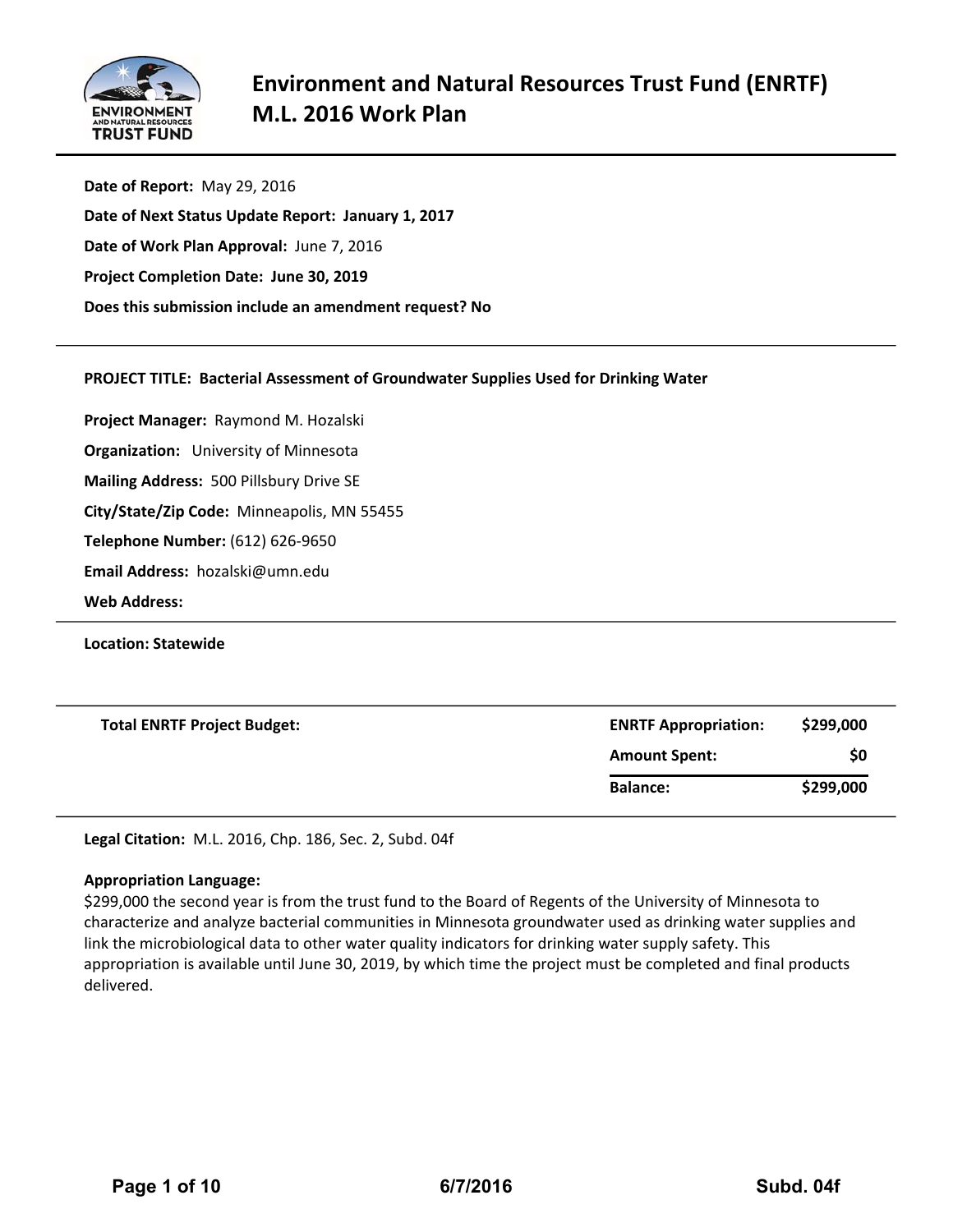# **I. PROJECT TITLE: Bacterial Assessment of Groundwater Supplies Used for Drinking Water**

## **II. PROJECT STATEMENT:**

Use of quantitative PCR (qPCR) targeting DNA or RNA provides a rapid, powerful, and specific screening tool that can be used to directly enumerate pathogenic organisms of concern. Investigations of the microbiological safety of groundwater supplies in the neighboring state of Wisconsin using such a technique found many contaminated wells. Unfortunately, we know virtually nothing about the microbiological quality of Minnesota's groundwater supplies. This is particularly problematic because groundwater is used as the source for more than 97% of Minnesota's public water supplies serving about 75% of the state's population; often that water is provided without any disinfection. Thus, the goal of this study is to characterize and quantify all of the bacteria, including the direct quantification of several disease‐causing organisms, in selected drinking water systems supplying groundwater throughout the state of Minnesota. We plan to sample approximately 15‐20 water systems overall including systems in the Karst region in the southeast, the agricultural areas to the west and southwest, forested areas to the north, as well as a few systems in the Twin Cities Metro area. We predict that the majority of Minnesota's groundwater supplies from deep aquifers are free of bacterial pathogens but that supplies from shallow aquifers and those in Karst regions are likely to be impacted by agriculture, septic systems, etc. and contain unsafe levels of pathogens. Our secondary hypothesis is that the microbiological safety of Minnesota's groundwater will correlate to other chemical measures of drinking water quality, such as nitrate levels (an indication of agricultural impacts) and elevated tritium levels (tritium is measured to assess well vulnerability). The specific goals of this work are to:

- 1. Quantify and characterize the microorganisms in groundwaters around the state
- 2. Attempt to link the microbiological data to conventional or chemical water quality indicators, including nitrate and tritium
- 3. Disseminate the information gained from this work to stakeholders by working with the Minnesota Department of Health (MDH), Minnesota Rural Water Association (MRWA), and by presenting at the Minnesota section of the American Water Works Association (AWWA) Annual Conference.

The selection and sampling of the water systems will occur first (Activity 1). The collected samples will then be analyzed for bacterial community composition and to quantify specific bacterial pathogens using state‐ of-the-art DNA-based technologies (Activity 2). Water samples will also be evaluated for chemical indicators of contamination and for microbial contamination using conventional culture‐based assays (Activity 3). Finally, we will disseminate the research results to sampled utilities directly, as well as to the general public and to interested water professionals. We will preserve the anonymity of participating utilities in our press releases and publications upon their request and work with them and the MDH to determine how best to communicate the results from their individual systems to their customers.

This research would compliment on‐going efforts by the Minnesota Department of Health to evaluate the safety of Minnesota's public water supplies with respect to pathogenic viruses and a recent state report showing increased nitrate contamination of water supplies.

# **III. OVERALL PROJECT STATUS UPDATES:**

**Project Status as of January 1, 2017**:

**Project Status as of July 1, 2017:**

**Project Status as of January 1, 2018:**

**Project Status as of July 1, 2018:**

**Project Status as of January 1, 2019:**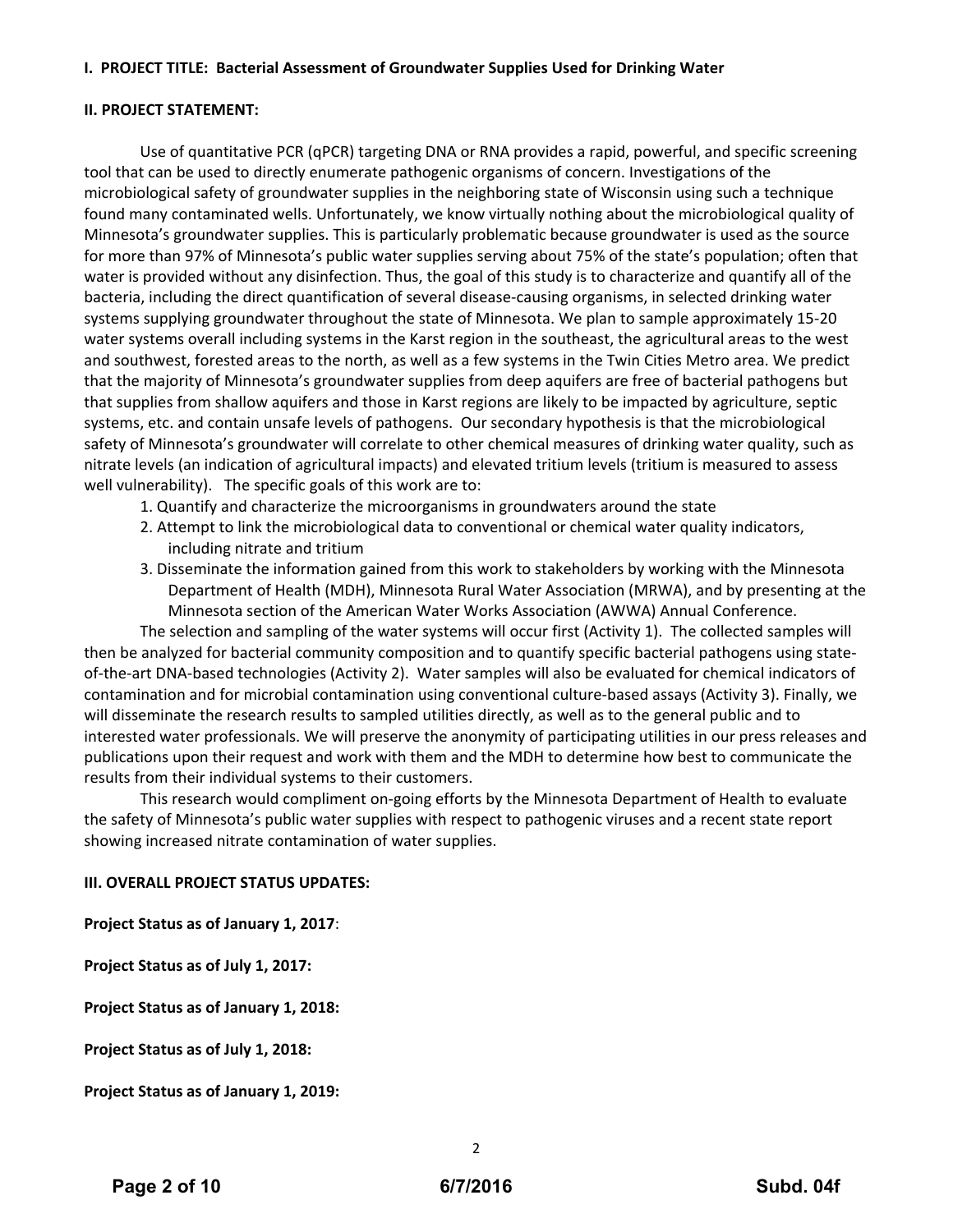## **Overall Project Outcomes and Results:**

## **IV. PROJECT ACTIVITIES AND OUTCOMES:**

**ACTIVITY 1:** Select and sample 15 to 20 groundwater utilities across the state of Minnesota.

## **Description:**

Approximately 15‐20 water groundwater utilities across the state of Minnesota will be selected for sampling that represent a variety of aquifer types (e.g., fractured bedrock, shallow unconfined, deep confined) and overlying land uses (e.g., agricultural, residential, forested). Each of the water systems will be sampled three times throughout a 1‐year period to evaluate temporal (i.e., seasonal) variations in water quality. We will also sample from the source, after any treatment (if present), and from taps in the distribution system in order to evaluate whether the groundwater supply is contaminated, the effectiveness of the treatment (if any), and whether any contamination occurs during distribution.

#### **Summary Budget Information for Activity 1: ENRTF Budget: \$ 51,000**

**Amount Spent: \$ 0 Balance: \$ 51,000**

| Outcome                                                              | <b>Completion Date</b> |  |  |
|----------------------------------------------------------------------|------------------------|--|--|
| 1. Work with MDH personnel to select and contact water utilities     | September 1, 2016      |  |  |
| 2. Collect samples from 15-20 water utilities across MN 3 times each | August 1, 2017         |  |  |

#### **Activity Status as of January 1, 2017**:

**Activity Status as of July 1, 2017:**

**Activity Status as of January 1, 2018:**

**Activity Status as of July 1, 2018:**

**Activity Status as of January 1, 2019:**

#### **Final Report Summary:**

**ACTIVITY 2:** Characterize the bacterial communities in Minnesota's groundwaters that are used as drinking water supplies.

#### **Description:**

We will make detailed characterizations of the microorganisms in the sampled waters using state‐of‐the‐ art, next‐generation DNA sequencing technology to generate between 50,000 and 100,000 sequences per sample. We will also directly (as opposed to indirectly, like the fecal coliform assay) quantify the presence of about a dozen organisms (e.g., *Salmonella*, *Legionella,* etc.) known to cause disease in humans. Finally, we will use software that is freely available to University researchers at the Minnesota Supercomputing Institute to statistically analyze the data and correlate our microbiological data to other water quality data (see Activity 2).

The composition of the bacterial communities in the sampled waters will be tracked by using the polymerase chain reaction (PCR) to amplify the V3‐region of the 16S rRNA gene, purifying these PCR products using a commercially‐available kit, and then directly sequencing these PCR products using an Illumina MiSeq instrument. The Illumina MiSeq data will be processed using Mothur to trim for sequence quality and to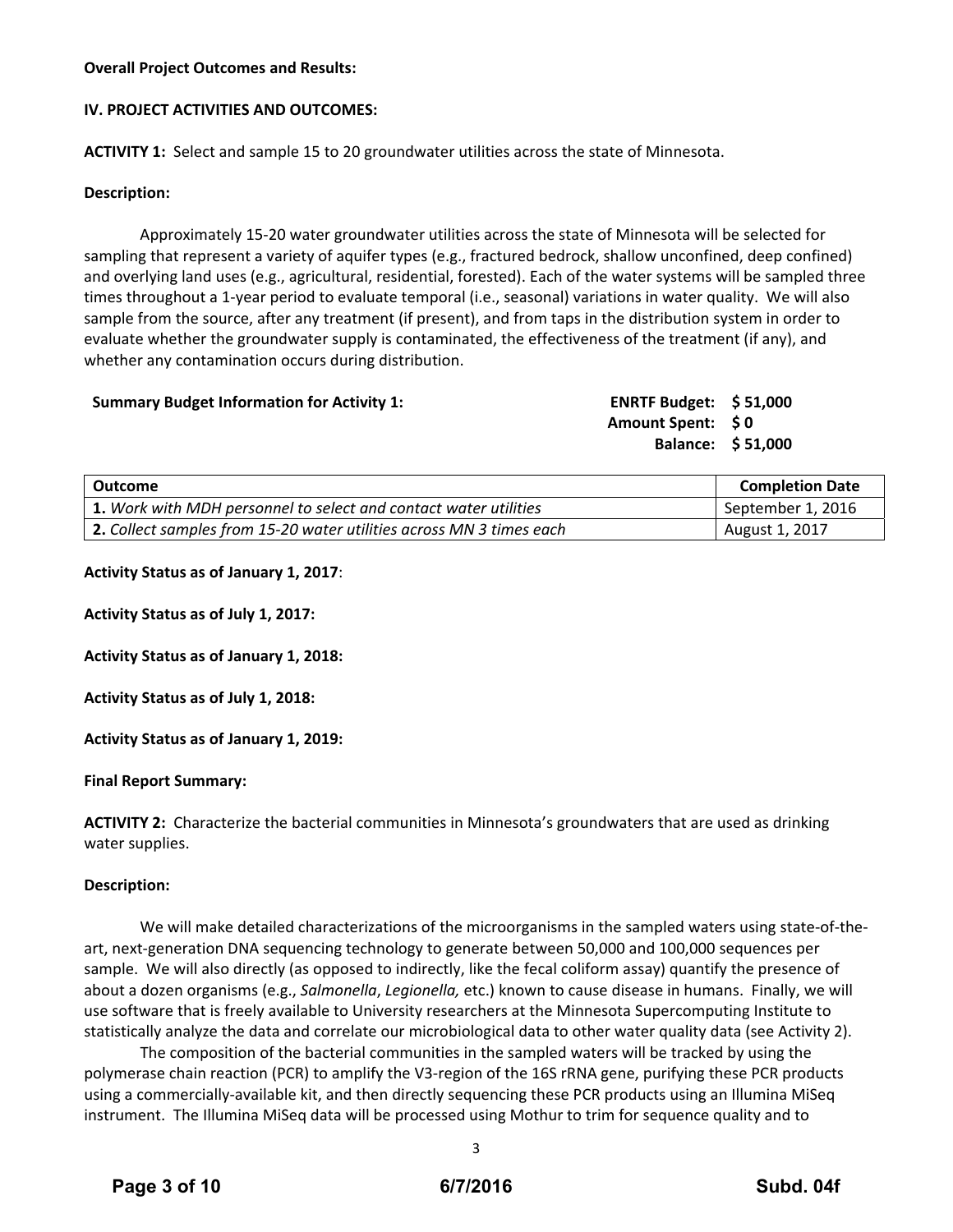determine the diversity of the bacterial communities (Chao estimator, Shannon Index, etc.) and to identify the individual members of the bacterial community. The structure of the bacterial communities will be statistically compared by weighted Unifrac. We can multiplex as many as 256 samples simultaneously.

Quantitative PCR (qPCR) will be used to quantify the 16S rRNA gene (a measure of bacterial biomass) as well as for genes that are specific to pathogens of interest (*Campylobacter*, *Legionella*, etc). We anticipate performing qPCR on  $\sim$ 15 to 20 water systems  $\times$  5 samples/system  $\times$  3 times each = 225 to 300 samples in total.

## **Summary Budget Information for Activity 2: ENRTF Budget: \$ 173,000**

**Amount Spent: \$ 0 Balance: \$ 173,000**

| Outcome                                                            | <b>Completion Date</b> |
|--------------------------------------------------------------------|------------------------|
| 1. Extraction and purification of DNA from water samples           | September 1, 2017      |
| 2. Sequencing of 16S rRNA genes for bacterial community analysis   | March 1, 2018          |
| 3. Quantify total bacteria and pathogens in water samples via qPCR | June 1, 2018           |
| 4. Statistical analysis of data                                    | December 1, 2018       |

## **Activity Status as of January 1, 2017**:

**Activity Status as of July 1, 2017:**

## **Activity Status as of January 1, 2018:**

**Activity Status as of July 1, 2018:**

**Activity Status as of January 1, 2019:**

#### **Final Report Summary:**

**ACTIVITY 3:** Analysis of Conventional Water Quality Indicators. **Description:**

At the same time that we collect samples for microbiological analysis, we will also collect samples for analysis of conventional water quality parameters. Of these conventional parameters, we will measure temperature, pH, chlorine, chloride, sulfate, nitrate, and carbemazepine (a conservative chemical tracer for sewage). We will also measure tritium (a radioactive form of hydrogen), as this is used to assess aquifer vulnerability during the development of wellhead protection plans. We will also quantify fecal coliforms, *Escherichia coli*, and *Enterococcus* spp. using cultivation‐based methods.

# **Summary Budget Information for Activity 3: ENRTF Budget: \$ 75,000 Amount Spent: \$ 0 Balance: \$ 75,000**

| <b>Outcome</b>                                                                            | <b>Completion Date</b> |
|-------------------------------------------------------------------------------------------|------------------------|
| <b>1.</b> Perform "conventional" culture-based microbiological assays for comparison with | September 1, 2017      |
| qPCR results obtained in Activity 2                                                       |                        |
| 2. Quantify chemical parameters and correlate with microbiological results obtained in    | December 1, 2017       |
| Activity 2                                                                                |                        |

# **Activity Status as of January 1, 2017**: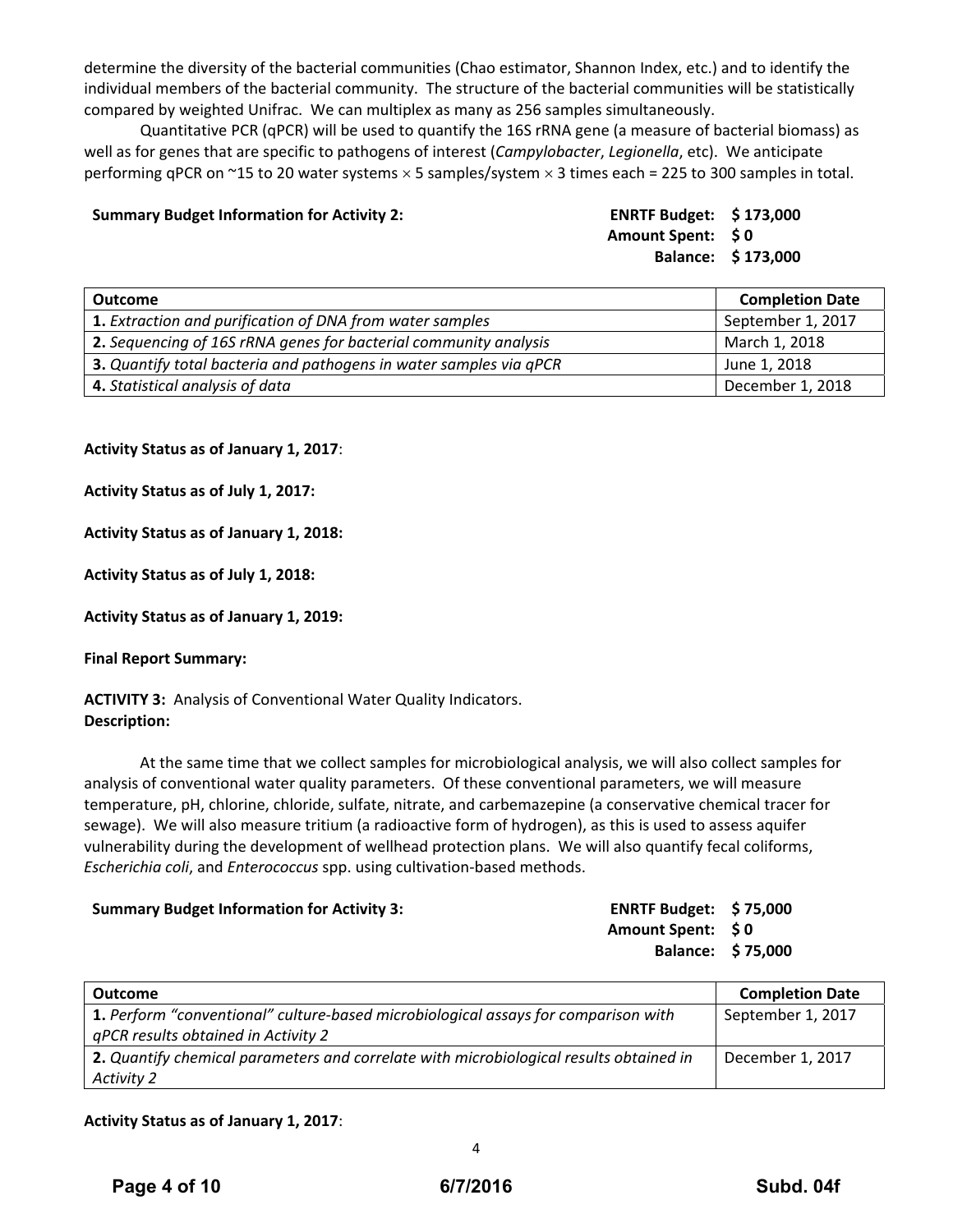**Activity Status as of July 1, 2017:**

**Activity Status as of January 1, 2018:**

**Activity Status as of July 1, 2018:**

**Activity Status as of January 1, 2019:**

**Final Report Summary:**

#### **V. DISSEMINATION:**

#### **Description:**

Findings will be disseminated directly to each of the sampled utilities as a written report and an in‐person presentation. Findings will also be disseminated and archived via reports to LCCMR, peer‐reviewed publications, presentations at conferences, and city council meetings (if appropriate). We will also, when appropriate, disseminate results via press releases to the media and via the MDH website. The audience is not only the scientific community, but also the public, policymakers, and practitioners. The work will also be of interest to the medical community and we will seek avenues to share the results with this community. We will preserve the anonymity of participating utilities in our press releases and publications upon their request and work with them and the MDH to determine how best to communicate the results from their individual systems to their customers.

**Status as of January 1, 2017**:

**Status as of July 1, 2017:**

**Status as of January 1, 2018:**

**Status as of July 1, 2018:**

**Status as of January 1, 2019:**

**Status as of July 1, 2019:**

**Final Report Summary:**

# **VI. PROJECT BUDGET SUMMARY:**

#### **A. ENRTF Budget Overview:**

| <b>Budget Category</b>                             | \$ Amount | <b>Explanation</b>                                |
|----------------------------------------------------|-----------|---------------------------------------------------|
| Personnel:                                         | \$251,500 | For Drs. Hozalski (\$52,899) and LaPara           |
|                                                    |           | $($ \$48,809) for directing the project and for a |
|                                                    |           | graduate (\$139,494) and an undergraduate         |
|                                                    |           | student (\$10,298) at the University of           |
|                                                    |           | l Minnesota.                                      |
| Professional/Technical/Service Contracts: \$20,000 |           | University of Minnesota Genomics Center for       |
|                                                    |           | DNA sequencing (~300 samples) and other           |
|                                                    |           | services                                          |
| Equipment/Tools/Supplies:                          | \$22,500  | General laboratory supplies (\$12,000)            |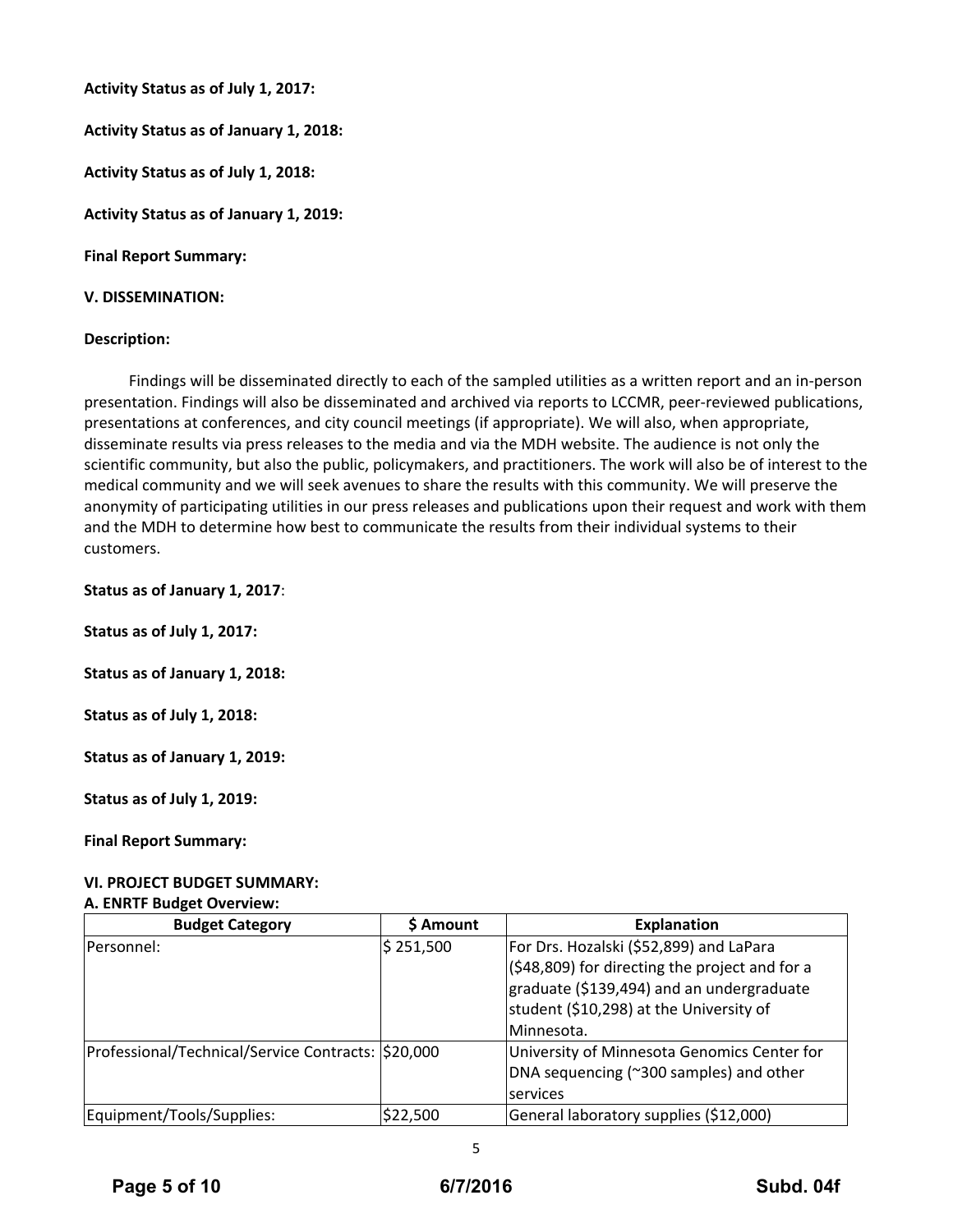|                               |         | qPCR reagents (\$5,000)                          |
|-------------------------------|---------|--------------------------------------------------|
|                               |         | DNA extraction kits, purification kits (\$5,000) |
| Travel Expenses in MN:        | \$5,000 | Miscellaneous travel within MN. This will        |
|                               |         | include travel to 15-20 treatment facilities     |
|                               |         | across Minnesota 3 times each for sampling       |
|                               |         | (\$3,000) and travel to water utilities and MN-  |
|                               |         | section AWWA conference in Duluth in 2017        |
|                               |         | and 2018 for dissemination of results (\$2,000). |
| TOTAL ENRTF BUDGET: \$299,000 |         |                                                  |

**Explanation of Use of Classified Staff:** N/A

**Explanation of Capital Expenditures Greater Than \$5,000:** N/A

**Number of Full‐time Equivalents (FTE) Directly Funded with this ENRTF Appropriation:** 1.23

**Number of Full‐time Equivalents (FTE) Estimated to Be Funded through Contracts with this ENRTF Appropriation:** N/A

**B. Other Funds:**

|                           | \$ Amount | \$ Amount |                                          |
|---------------------------|-----------|-----------|------------------------------------------|
| <b>Source of Funds</b>    | Proposed  | Spent     | Use of Other Funds                       |
| Non-state                 |           |           |                                          |
|                           |           |           |                                          |
| <b>State</b>              |           |           |                                          |
| U of MN                   | \$127,807 |           | In-kind contribution; indirect costs not |
|                           |           |           | charged to this project                  |
| <b>TOTAL OTHER FUNDS:</b> | \$127,807 |           |                                          |

# **VII. PROJECT STRATEGY:**

# **A. Project Partners:**

The Minnesota Department of Health will aid in selecting water utilities to be sampled and facilitate access to the systems for sampling.

# **B. Project Impact and Long‐term Strategy:**

The long‐term goal of the proposed research is to gain a better understanding of the microbiological quality of groundwater in Minnesota. This research is especially important because more than 90% of Minnesota's public water supplies use groundwater as their source, often providing this water without disinfection. Numerous new laboratory techniques have been developed over the last decade to enable microbiologists to analyze the microbes in drinking water with astounding detail and precision. The proposed study, therefore, will generate novel and critically important knowledge on the microbiological quality of Minnesota's public water supplies and will provide sound guidance for protecting the public health of Minnesotans.

There is increasing evidence that groundwater supplies can be contaminated by pathogenic microorganisms including viruses. Groundwater has typically been considered a safe water source that can be consumed with little or no treatment because the water is naturally filtered by the porous media it passes through. Some groundwaters, such as those in unconfined aquifers or in Karst regions, can become contaminated with pathogens from anthropogenic activities on the overlying land surface including septic systems and agricultural activities. Further, contamination of water supplies can also occur during water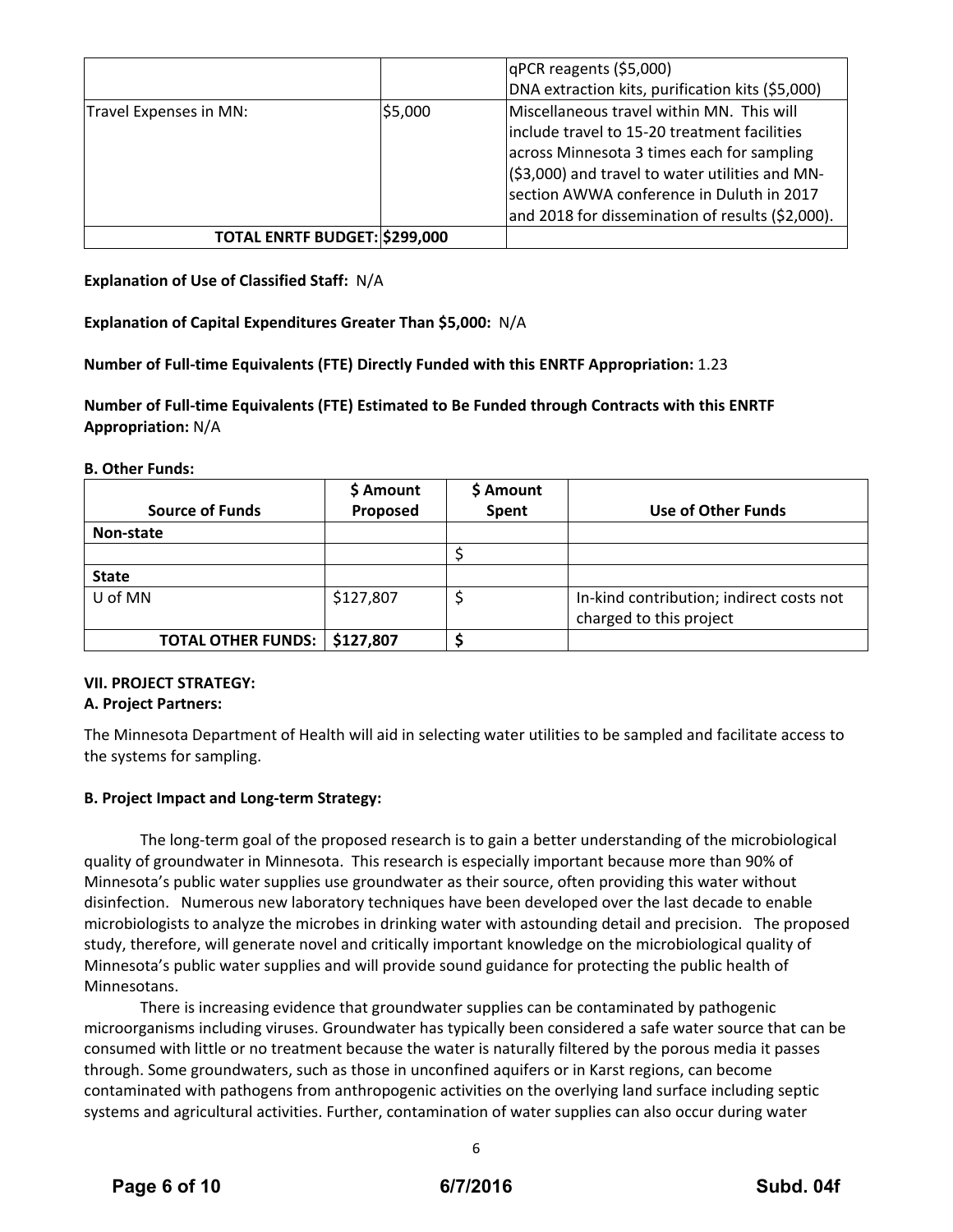distribution. For example, negative pressure events resulting from valve or pumping changes can draw water into the water mains from the surrounding soil. Also, bacteria present in biofilms that have colonized the interior of the water mains can be shed into the water and end up at the taps of water consumers.

Sampling the source, post-treatment, and distribution system followed by DNA-based quantification and characterization of the microbial communities present will allow us to determine the extent of contamination and contaminant origin (i.e., groundwater or distribution system). With this information, we can recommend changes to systems with evidence of contamination such as installing or improving water treatment (e.g., UV irradiation) or changing distribution system operation and maintenance protocols (e.g., increase residual disinfectant concentration or add/increase distribution system flushing program). Such changes are expected to improve the quality and microbiological safety of Minnesota's groundwater systems that have shown evidence of contamination. This research project will sample 15 out of the 947 community groundwater supplies (1.6%) and provide a preliminary assessment of the safety of these representative supplies throughout the state. Based on the results of this investigation, an expanded investigation might be warranted to sample a broader array of systems to fully document the extent of the problem. Future efforts might also be directed at sampling and evaluating the quality of water supplied by private wells, as 20% of Minnesotans receive their water from private wells. Finally, in systems that implement changes to address contamination issues, a follow‐up study could be done to determine the effectiveness of those changes.

# **C. Funding History:** N/A

# **VIII. FEE TITLE ACQUISITION/CONSERVATION EASEMENT/RESTORATION REQUIREMENTS: N/A**

## **IX. VISUAL COMPONENT or MAP(S): See attached visual**

## **X. RESEARCH ADDENDUM: See attached**

## **XI. REPORTING REQUIREMENTS:**

Periodic work plan status update reports will be submitted no later than January 1, 2017, July 1, 2017, January 1, 2018, July 1, 2018, and January 1, 2019. A final report and associated products will be submitted between **June 30 and August 15, 2019.**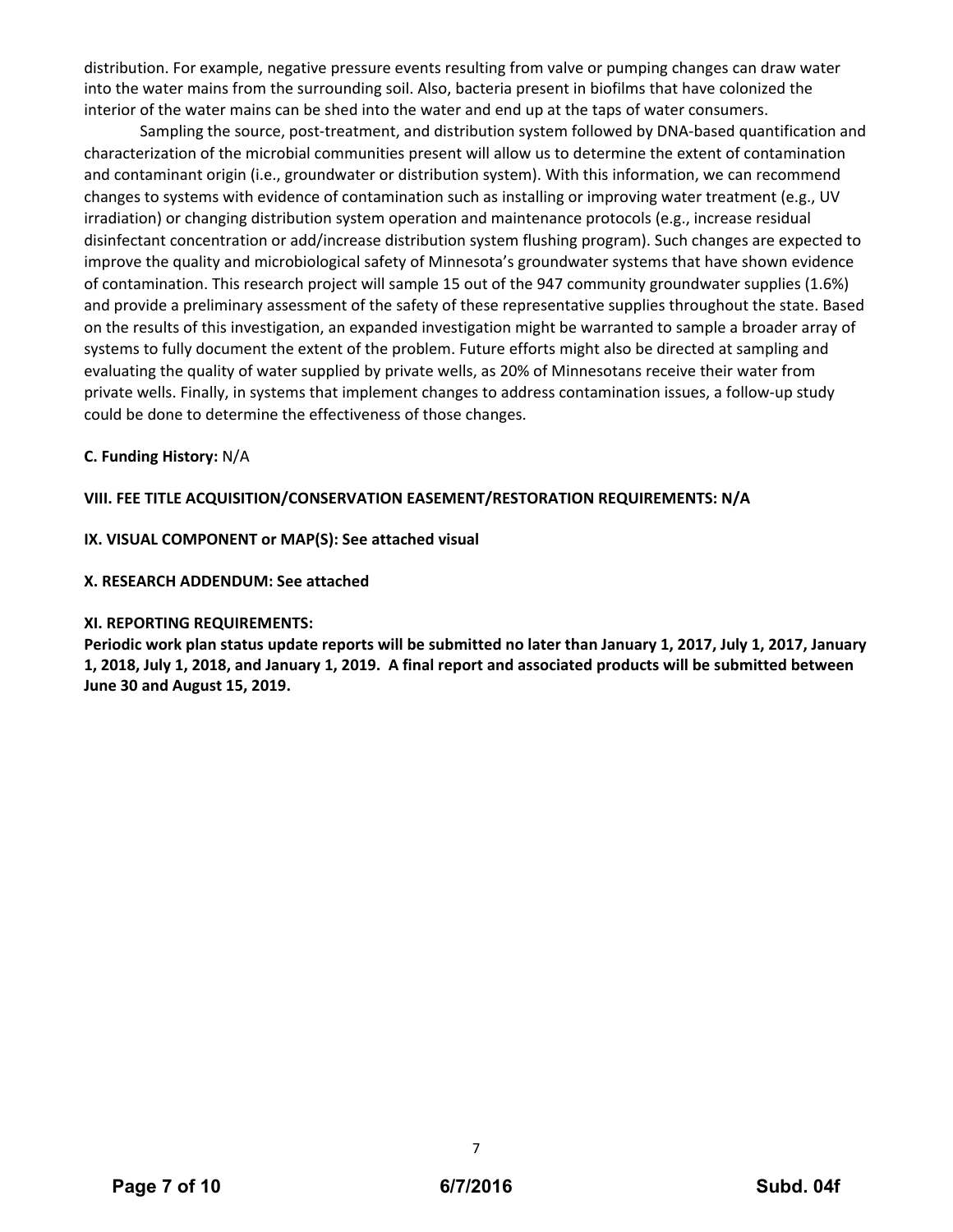#### **Environment and Natural Resources Trust Fund M.L. 2016 Project Budget**

**Project Title:** *Bacterial Assessment of Groundwater Supplies Used for Drinking Water*

**Legal Citation:** *M.L. 2016, Chp. 186, Sec. 2, Subd. 04f*

**Project Manager:** *Raymond M. Hozalski*

**Organization:** *University of Minnesota*

**M.L. 2016 ENRTF Appropriation: \$***299,000*

**Project Length and Completion Date:** *3 Years, June 30, 2019*

#### **Date of Report: May 29, 2016**

| <b>ENVIRONMENT AND NATURAL RESOURCES TRUST</b><br><b>FUND BUDGET</b> | <b>Activity 1</b><br><b>Budget</b> | <b>Amount Spent</b>                         | <b>Activity 1</b><br><b>Balance</b> | <b>Activity 2</b><br><b>Budget</b> | <b>Amount Spent</b>             | <b>Activity 2</b><br><b>Balance</b> | Activity 3<br><b>Budget</b> | <b>Amount Spent</b>                           | <b>Activity 3</b><br><b>Balance</b> | <b>TOTAL</b><br><b>BUDGET</b> | <b>TOTAL</b><br><b>BALANCE</b> |
|----------------------------------------------------------------------|------------------------------------|---------------------------------------------|-------------------------------------|------------------------------------|---------------------------------|-------------------------------------|-----------------------------|-----------------------------------------------|-------------------------------------|-------------------------------|--------------------------------|
| <b>BUDGET ITEM</b>                                                   |                                    | <b>Water Utility Selection and Sampling</b> |                                     |                                    | Groundwater microbiome analysis |                                     |                             | <b>Analysis of Conventional Water Quality</b> |                                     |                               |                                |
| <b>Personnel (Wages and Benefits)</b>                                | \$41,216                           | \$0                                         | \$41,216                            | \$147,199                          | \$0                             | \$147,199                           | \$63,085                    | \$0                                           | \$63,085                            | \$251,500                     | \$251,500                      |
| Project Management, Raymond M. Hozalski (\$52,899; 8% of             |                                    |                                             |                                     |                                    |                                 |                                     |                             |                                               |                                     |                               |                                |
| time; 75% to salary, 25% to fringe benefits)                         |                                    |                                             |                                     |                                    |                                 |                                     |                             |                                               |                                     |                               |                                |
| Project Management, Timothy LaPara (\$48,809;8% of time;             |                                    |                                             |                                     |                                    |                                 |                                     |                             |                                               |                                     |                               |                                |
| 75% to salary, 25% to fringe benefits)                               |                                    |                                             |                                     |                                    |                                 |                                     |                             |                                               |                                     |                               |                                |
| Graduate Student at U of M (\$139,494; 50% of time; 59% to           |                                    |                                             |                                     |                                    |                                 |                                     |                             |                                               |                                     |                               |                                |
| salary, 41% to benefits)                                             |                                    |                                             |                                     |                                    |                                 |                                     |                             |                                               |                                     |                               |                                |
| Undergraduate Student at U of M (\$10,298; 25% of time               |                                    |                                             |                                     |                                    |                                 |                                     |                             |                                               |                                     |                               |                                |
| during academic year; 100% to salary, 0% to benefits)                |                                    |                                             |                                     |                                    |                                 |                                     |                             |                                               |                                     |                               |                                |
| <b>Equipment/Tools/Supplies</b>                                      |                                    |                                             |                                     |                                    | \$0                             |                                     |                             |                                               |                                     |                               |                                |
| General lab supplies (\$12,500), reagents for qPCR (\$5,000),        | \$6,965                            | \$0                                         | \$6,965                             | \$24,875                           | \$0                             | \$24,875                            | \$10,661                    | \$0                                           | \$10,661                            | \$42,501                      | \$42,501                       |
| use of UMGC's facilities for qPCR and Illumina sequencing            |                                    |                                             |                                     |                                    |                                 |                                     |                             |                                               |                                     |                               |                                |
| (\$20,000), DNA extraction kits (\$3,000), PCR purification kits     |                                    |                                             |                                     |                                    |                                 |                                     |                             |                                               |                                     |                               |                                |
| (\$2,000)                                                            |                                    |                                             |                                     |                                    |                                 |                                     |                             |                                               |                                     |                               |                                |
| <b>Travel expenses in Minnesota</b>                                  |                                    |                                             |                                     |                                    |                                 |                                     |                             |                                               |                                     |                               |                                |
| Travel to approximately 15-20 water utilities across Minnesota       | \$3,000                            | \$0                                         | \$3,000                             | \$1,000                            | \$0                             | \$1,000                             | \$1,000                     | \$0                                           | \$1,000                             | \$5,000                       | \$5,000                        |
| three times each to collect water samples; travel to annual          |                                    |                                             |                                     |                                    |                                 |                                     |                             |                                               |                                     |                               |                                |
| AWWA water conference in Duluth to disseminate results;              |                                    |                                             |                                     |                                    |                                 |                                     |                             |                                               |                                     |                               |                                |
| travel to the sampled water utilities to discuss results             |                                    |                                             |                                     |                                    |                                 |                                     |                             |                                               |                                     |                               |                                |
| <b>COLUMN TOTAL</b>                                                  | \$51,181                           | \$0                                         | \$51,181                            | \$173,074                          |                                 | \$173,074                           | \$74,746                    | \$OI                                          | \$74,746                            | \$299,001                     | \$47,501                       |